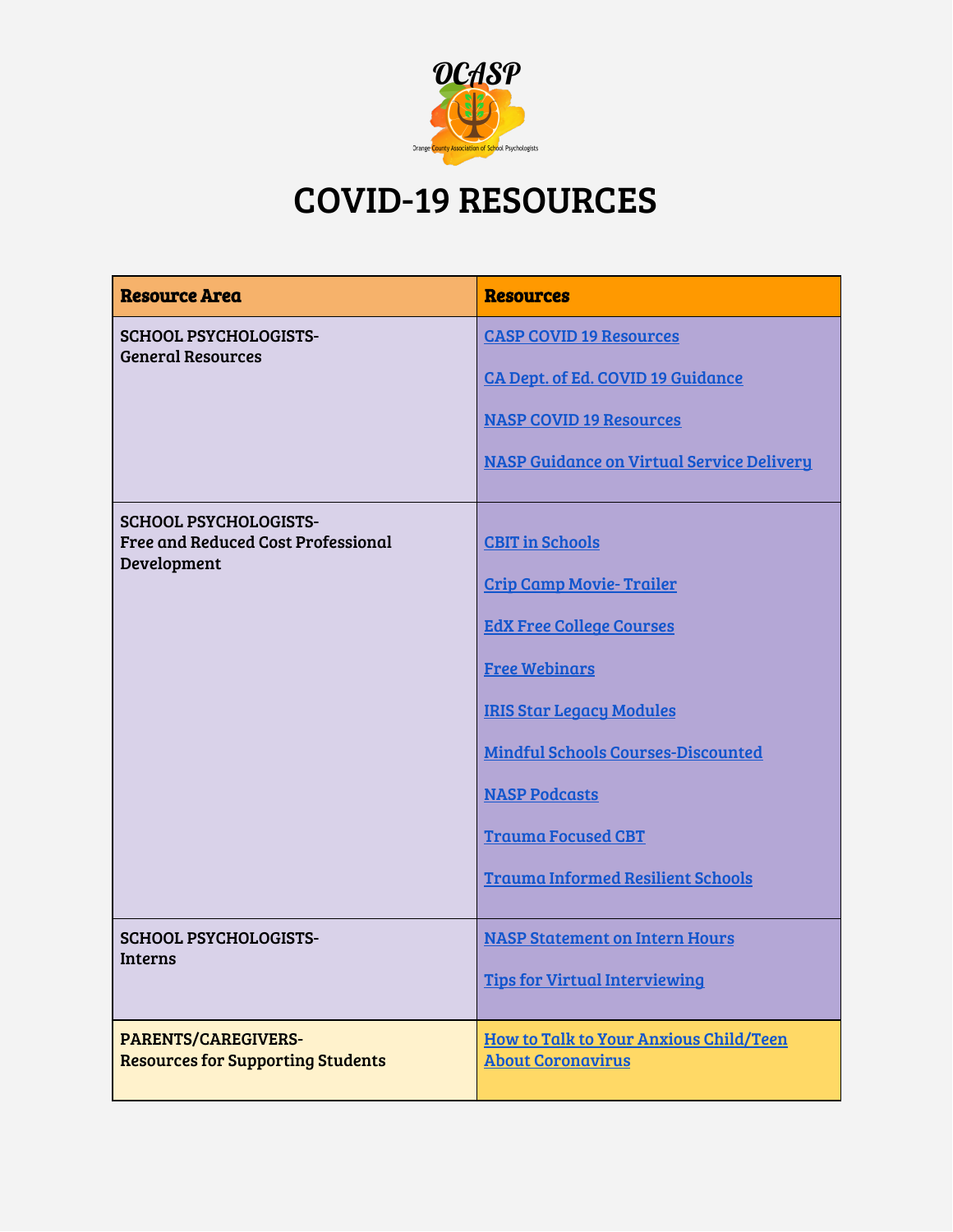|                                                                         | <b>Parent/Caregiver Guide to Helping Families</b><br><b>Cope</b> |
|-------------------------------------------------------------------------|------------------------------------------------------------------|
|                                                                         | Tips for Supporting Someone in a Time of<br><b>Change</b>        |
|                                                                         | <b>Tips for Working From Home with Kids</b>                      |
|                                                                         | <b>WHO Parenting in the Time of COVID 19</b>                     |
| <b>PARENTS/CAREGIVERS-</b><br><b>COVID-19 Explanations for Students</b> | <b>COVID-19 Social Story</b>                                     |
|                                                                         | <b>Explaining COVID-19 by People with</b><br><b>Disabilities</b> |
|                                                                         | <b>How to Stay Healthy with COVID-19</b>                         |
| <b>PARENTS/CAREGIVERS-</b>                                              | <b>211 for OC Community Resources</b>                            |
| <b>Community Resources</b>                                              | <b>California Youth Crisis Line</b>                              |
|                                                                         | <b>NAMI OC Warmline</b>                                          |
|                                                                         | <b>Orange County Health Care Agency</b>                          |
| <b>PARENTS/CAREGIVERS-</b>                                              | <b>Cosmic Kids Yoga</b>                                          |
| <b>Elementary Resources</b>                                             | <b>Elementary Learning at Home</b>                               |
|                                                                         | <b>Go Noodle</b>                                                 |
|                                                                         | <b>Mindful Schools Course for Kids</b>                           |
|                                                                         | <b>PBIS at Home</b>                                              |
|                                                                         | <b>Social Emotional Learning at Home</b>                         |
| <b>PARENTS/CAREGIVERS-</b><br><b>Secondary Resources</b>                | Tilly's Social Emotional Online Learning-I<br>Am Me              |
| <b>TEACHERS</b>                                                         | <b>Boardmaker-Free</b>                                           |
|                                                                         | <b>Amazing Educational Resources</b>                             |